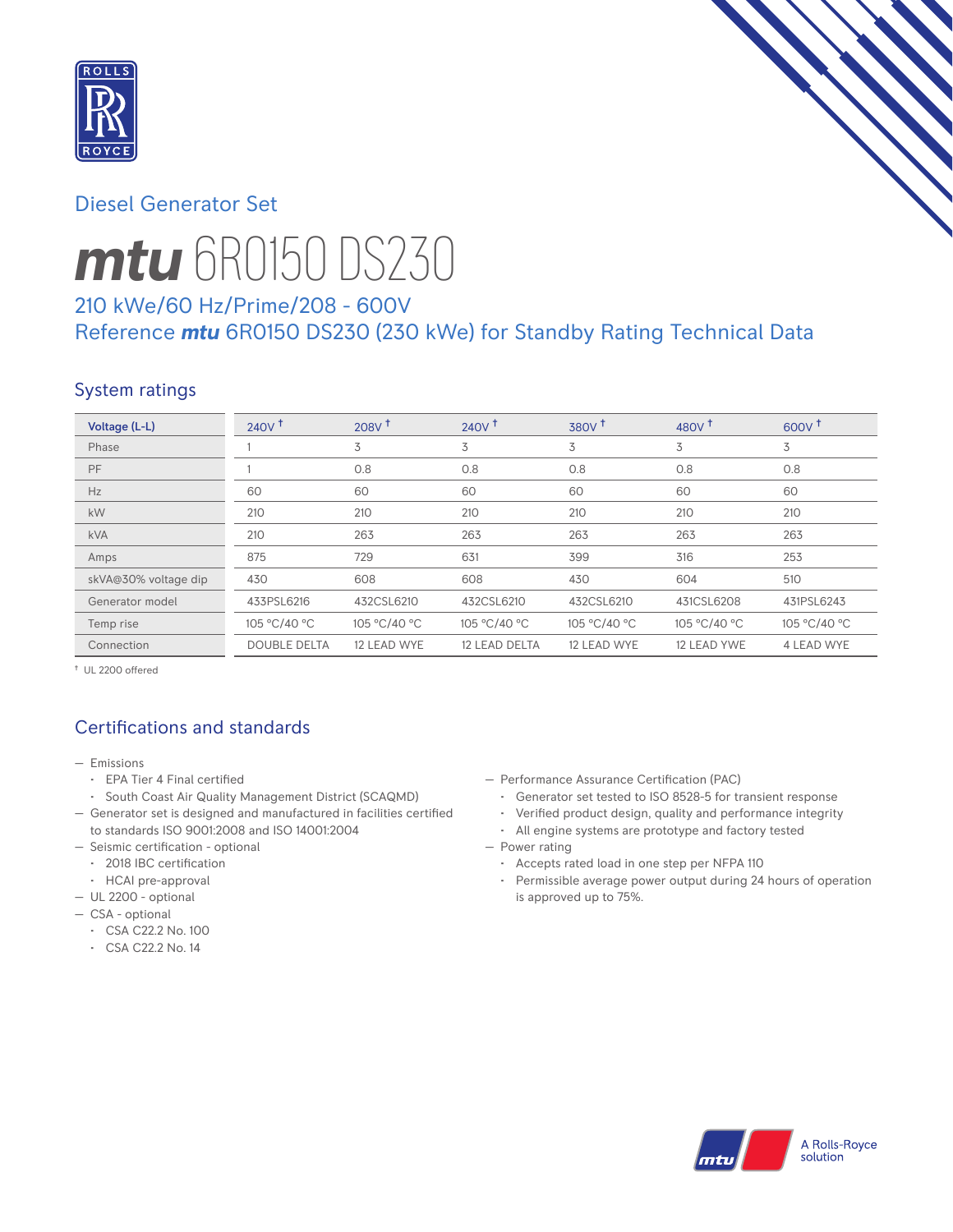## Standard features \*

- Single source supplier
- Global product support
- Two (2) Year/3,000 Hour Basic Limited Warranty
- 6090HFG06 diesel engine
	- 9.0 liter displacement
	- Common rail fuel injection
	- 4-cycle
- Engine-generator resilient mounted
- Complete range of accessories
- Cooling system
- Integral set-mounted
	- Engine-driven fan

# Standard equipment \*

#### Engine

- Air cleaner
- Oil pump
- Oil drain extension and shut-off valve
- Full flow oil filters
- Open crankcase ventilation
- Jacket water pump
- Thermostats
- Blower fan and fan drive
- Radiator unit mounted
- Electric starting motor 24V
- Governor electronic isochronous
- Base formed steel
- SAE flywheel and bell housing
- Charging alternator 24V
- Battery rack and cables
- Flexible fuel connectors
- Flexible exhaust connection
- EPA certified engine

#### **Generator**

- NEMA MG1, IEEE, and ANSI standards compliance for temperature rise and motor starting
- Sustained short circuit current of up to 300% of the rated current for up to 10 seconds
- Self-ventilated and drip-proof
- Superior voltage waveform
- Digital, solid state, volts-per-hertz regulator
- Brushless alternator with brushless pilot exciter
- 4 pole, rotating field
- 105 °C maximum prime temperature rise
- 1-bearing, sealed
- Flexible coupling
- Full amortisseur windings
- 125% rotor balancing
- 3-phase voltage sensing
- $\pm$  1% voltage regulation no load to full load
- 100% of rated load one step
- 5% maximum total harmonic distortion
- Generator
	- Brushless, rotating field generator
	- 2/3 pitch windings
	- 300% short circuit capability with optional Permanent Magnet Generator (PMG)
- Digital control panel(s)
	- UL recognized, CSA certified, NFPA 110
	- Complete system metering
	- LCD display

### Digital control panel(s)

- Digital metering
- Engine parameters
- Generator protection functions
- Engine protection
- CANBus ECU communications
- Windows®-based software
- Multilingual capability
- Communications to remote annunciator
- Programmable input and output contacts
- UL recognized, CSA certified, CE approved
- Event recording
- IP 54 front panel rating with integrated gasket
- NFPA 110 compatible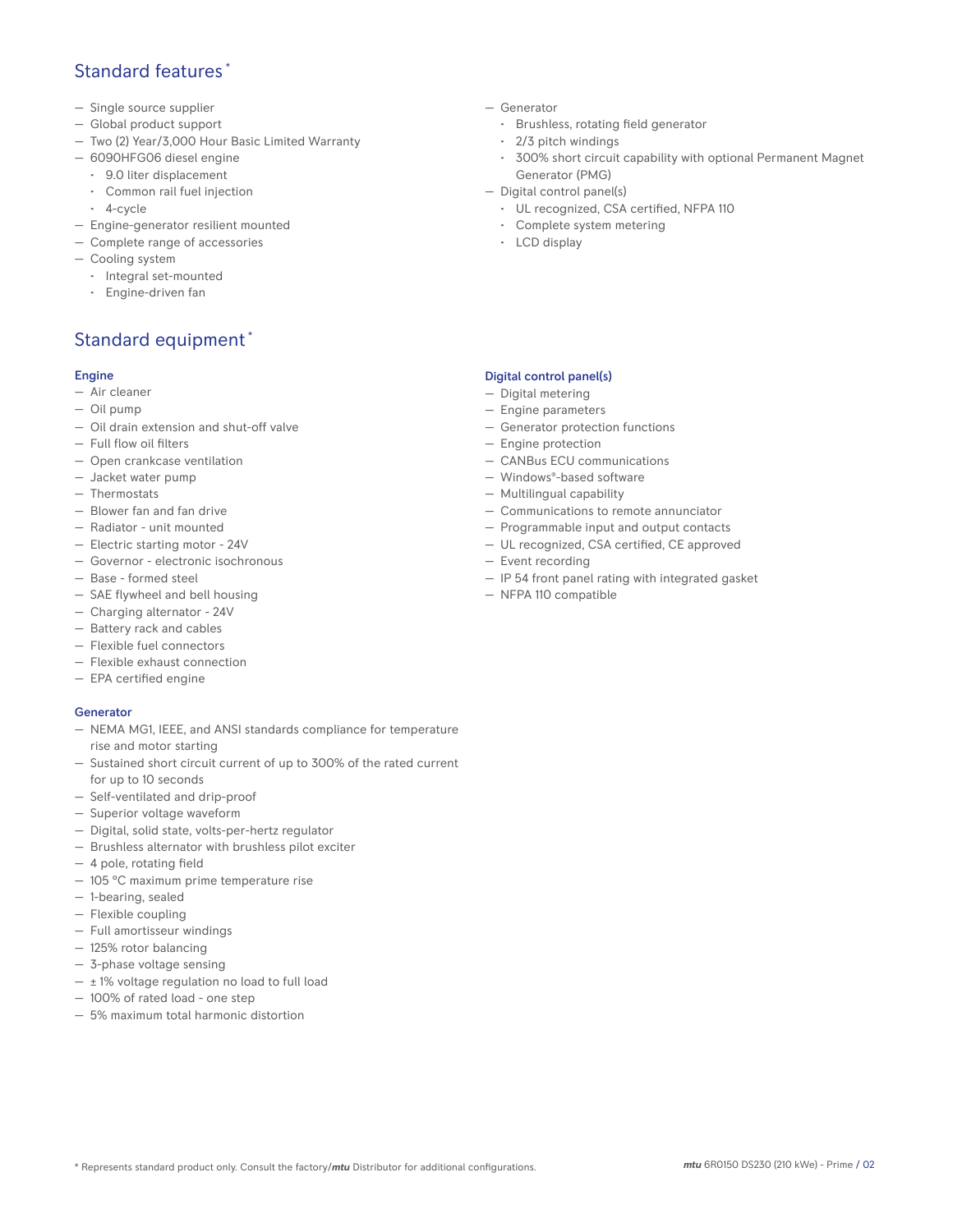# Application data

#### Engine

| Manufacturer                | John Deere  |
|-----------------------------|-------------|
|                             |             |
| Model                       | 6090HFG06   |
| Type                        | 4-cycle     |
| Arrangement                 | 6-inline    |
| Displacement: $L (in3)$     | 9.0(549)    |
| Bore: cm (in)               | 11.84(4.7)  |
| Stroke: cm (in)             | 13.6(5.4)   |
| Compression ratio           | 16:1        |
| Rated rpm                   | 1.800       |
| Engine governor             | <b>JDEC</b> |
| Maximum power: kWm (bhp)    | 298 (399)   |
| Steady state frequency band | ± 0.25%     |
| Air cleaner                 | dry         |
|                             |             |
|                             |             |

## Liquid capacity

| Total oil system: L (gal)             | 40 (10.6)     |
|---------------------------------------|---------------|
| Engine jacket water capacity: L (gal) | 17 (4.49)     |
| System coolant capacity: L (gal)      | 41.37 (10.93) |

#### Electrical

| Electric volts DC                                            | 24  |
|--------------------------------------------------------------|-----|
| Cold cranking amps under -17.8 $^{\circ}$ C (O $^{\circ}$ F) | 950 |
| Batteries: group size                                        | .31 |
| Batteries: quantity                                          |     |
|                                                              |     |

#### Fuel system

| Fuel supply connection size    | $-10$ JIC 37 $\degree$ female |
|--------------------------------|-------------------------------|
| Fuel return connection size    | $-6$ JIC 37 $^{\circ}$ female |
| Maximum fuel Lift: m (ft)      | 2.4(7.9)                      |
| Recommended fuel               | diesel #2                     |
| Total fuel flow: L/hr (gal/hr) | 167.94 (44.37)                |
|                                |                               |

#### Fuel consumption

| At 100% of power rating: L/hr (gal/hr)<br>At 75% of power rating: L/hr (gal/hr)<br>At 50% of power rating: L/hr (gal/hr) | 71.7 (18.9)<br>52.9 (14)<br>36.4(9.6) |
|--------------------------------------------------------------------------------------------------------------------------|---------------------------------------|
| <b>DEF</b> consumption<br>At 100% of power rating: L/hr (gal/hr)<br>At 75% of power rating: L/hr (gal/hr)                | 1.65(0.44)<br>1.53(0.41)              |
| At 50% of power rating: L/hr (gal/hr)                                                                                    | 1.17(0.31)                            |
| Cooling - radiator system                                                                                                |                                       |
| Ambient capacity of radiator: °C (°F)<br>Maximum restriction of cooling air: intake                                      | 50 (122)                              |
| and discharge side of radiator: kPa (in. H <sub>2</sub> O)                                                               | 0.124(0.5)                            |
| Water pump capacity: L/min (gpm)                                                                                         | 385 (102)                             |
| Heat rejection to coolant: kW (BTUM)                                                                                     | 185 (10,530)                          |
| Heat rejection to after cooler: kW (BTUM)                                                                                | 86 (4,895)                            |
| Heat radiated to ambient: kW (BTUM)                                                                                      | 36.9 (2,099)                          |
| Fan power: kW (hp)                                                                                                       | 18(24.1)                              |
| Air requirements                                                                                                         |                                       |
| Aspirating: *m <sup>3</sup> /min (SCFM)<br>Air flow required for radiator                                                | 23 (812)                              |
| cooled unit: *m <sup>3</sup> /min (SCFM)                                                                                 | 517.7 (178,281)                       |
| Remote cooled applications; air flow required for                                                                        |                                       |
| dissipation of radiated generator set heat for a                                                                         |                                       |
| maximum of 25 °F rise: *m <sup>3</sup> /min (SCFM)                                                                       | N/A                                   |
| * Air density = 1.184 kg/m <sup>3</sup> (0.0739 lbm/ft <sup>3</sup> )                                                    |                                       |
| <b>Exhaust system</b>                                                                                                    |                                       |
| Gas temperature (stack): °C (°F)                                                                                         | 447 (837)                             |
| Maximum gas temperature during regeneration: °C (°F)                                                                     | 647 (1,197)                           |
| Gas volume at stack temperature: m <sup>3</sup> /min (CFM)                                                               | 45 (1,589)                            |

Maximum allowable back pressure at outlet of aftertreatment: kPa (in.  $H_2$ 0)

0) 19.2 (77)